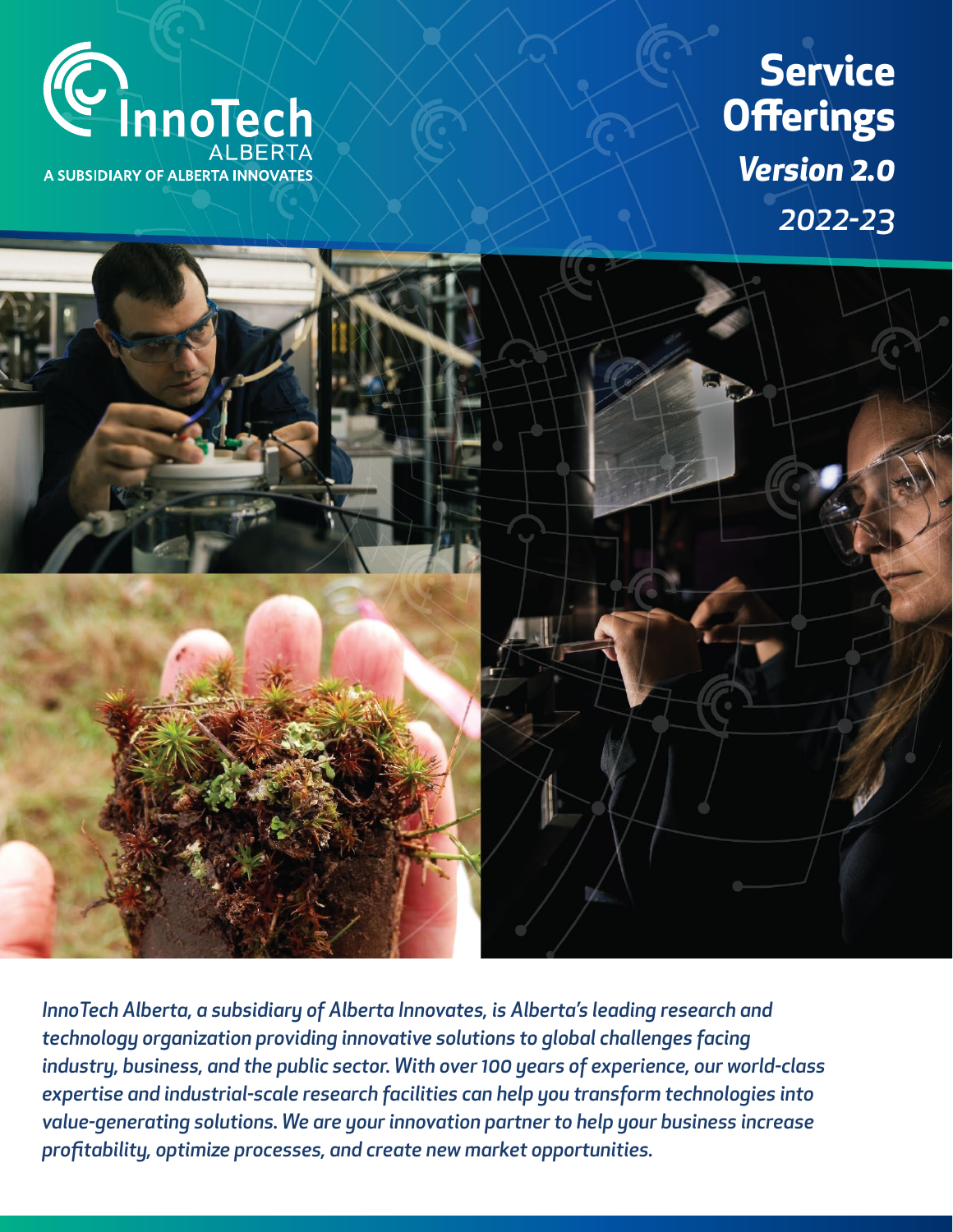# **Bio-Industrial Service Offerings**

#### **FOR MORE INFORMATION, PLEASE CONTACT:**

**Earl Jenson - Director** Bio-Industrial Services 780.632.8321

Earl.Jenson@innotechalberta.ca



| <b>Service Offering</b>                                                                                 | <b>Sub-Offerings</b>                                                                 | <b>Key Activities</b>                                                                                                                                                                                                                                                                                                                                                                                                                                                                                                                                                          |
|---------------------------------------------------------------------------------------------------------|--------------------------------------------------------------------------------------|--------------------------------------------------------------------------------------------------------------------------------------------------------------------------------------------------------------------------------------------------------------------------------------------------------------------------------------------------------------------------------------------------------------------------------------------------------------------------------------------------------------------------------------------------------------------------------|
| <b>Bio-Industrial</b><br><b>Product &amp; Process</b><br><b>Development</b>                             | <b>Biogas Innovation</b>                                                             | Assess anaerobic digestion related operations, processes, and materials including support with analytical<br>testing, pilot plant testing and process simulation.                                                                                                                                                                                                                                                                                                                                                                                                              |
|                                                                                                         |                                                                                      | Support biogas industrial projects from a technical design, operations, and economic basis with a strong focus on<br>GHG and clean fuel standard valuations.                                                                                                                                                                                                                                                                                                                                                                                                                   |
|                                                                                                         | <b>Thermo-Chemical</b><br>Processing                                                 | Develop and optimize processes with lab and pilot scale pelletization, agglomeration, carbonization and<br>hydrolyzation and evaluate produced materials with supporting analytical testing.                                                                                                                                                                                                                                                                                                                                                                                   |
|                                                                                                         | <b>Designer Carbon</b><br>Development                                                | Develop high value activated carbons generated from biomaterials targeted for use in supercapacitor and<br>battery electrodes.                                                                                                                                                                                                                                                                                                                                                                                                                                                 |
|                                                                                                         |                                                                                      | Support other potential clients with the unique lab infrastructure associated with supercapacitor and battery<br>production including non-biomass carbon feedstock projects.                                                                                                                                                                                                                                                                                                                                                                                                   |
|                                                                                                         | Fermentation<br>Processes &<br>Production                                            | Optimize and scale fermentation processes from the development level to production scale, and toll produce<br>fermented products through the production cycle which includes various downstream processing services.                                                                                                                                                                                                                                                                                                                                                           |
| <b>Bio-Composite</b><br><b>Material</b><br>Development,<br>Processing,<br>Research &<br><b>Analysis</b> | <b>Bio-Composite</b><br><b>Material Development</b>                                  | Development of novel, eco-friendly, renewable and sustainable materials utilizing pilot infrastructure like<br>extrusion, filament production, blending, compounding, electrospinning, and injection molding processes.<br>Support clients with experience coupled with production process knowledge and equipment.                                                                                                                                                                                                                                                            |
|                                                                                                         | <b>Forestry Mill Process</b><br><b>Support</b>                                       | Provide integration of artificial intelligence supported vision and data acquisition systems that aid and inform<br>process control and production output at mills. Provide process simulations through software applications, and<br>provide standard industry testing that measures material and product properties.                                                                                                                                                                                                                                                         |
|                                                                                                         | <b>Fibre Product</b><br>Development &<br>Assessment                                  | Assess alternative materials and configurations associated with fibre processing via chemical, thermal<br>and mechanical processes at the lab and pilot plant level and validate post processing properties with<br>standard testing.                                                                                                                                                                                                                                                                                                                                          |
|                                                                                                         | <b>Engineered</b><br>Composites<br>Development &<br>Assessment                       | Assess alternative materials and configurations in engineered composite products/panels (ie. Strand-based<br>board, Fibre-base board, laminated products, and oriented split straw board) under full scale process conditions<br>and validate post-production properties with standard testing.                                                                                                                                                                                                                                                                                |
| <b>Plant Sciences</b>                                                                                   | <b>Agricultural Materials</b><br>and Plant Evaluations                               | Evaluate new plants, new plant varieties, and associated plant treatments such as herbicides, insecticides, soil<br>conditioners, or related equipment utilizing controlled environment trials in greenhouses and growth chambers<br>or studies in traditional field plots.                                                                                                                                                                                                                                                                                                    |
|                                                                                                         | Industrial Hemp &<br><b>Cannabis Breeding,</b><br>Processing &<br><b>Utilization</b> | Advance technologies to support the industrial hemp and high THC cannabis industries from "seed to final<br>product" including:<br>• Assessment and enhancement of varietals through focused breeding programs.<br>• Optimization and de-risking of plant fibre processing methods including decortication for biomaterial use.<br>• Full regulatory suite of analyses for Health Canada compliance for commercial cannabis producers.<br>• Health Canada Institutional Licence for hemp and cannabis that facilitates a diverse and rapid research/<br>project opportunities. |
|                                                                                                         | <b>Genomics &amp;</b><br>Genotyping                                                  | Plant pathology and DNA related services for the characterization and evaluation of organic materials.                                                                                                                                                                                                                                                                                                                                                                                                                                                                         |
|                                                                                                         |                                                                                      | Environmental DNA collection and analysis.                                                                                                                                                                                                                                                                                                                                                                                                                                                                                                                                     |
|                                                                                                         | <b>Smart Agriculture</b>                                                             | Use of digital technologies and systems (internet of things, sensors, robots, and artificial intelligence) in an<br>agricultural context with the goal of increasing the quality and quantity of crops produced while increasing<br>efficiency and productivity.                                                                                                                                                                                                                                                                                                               |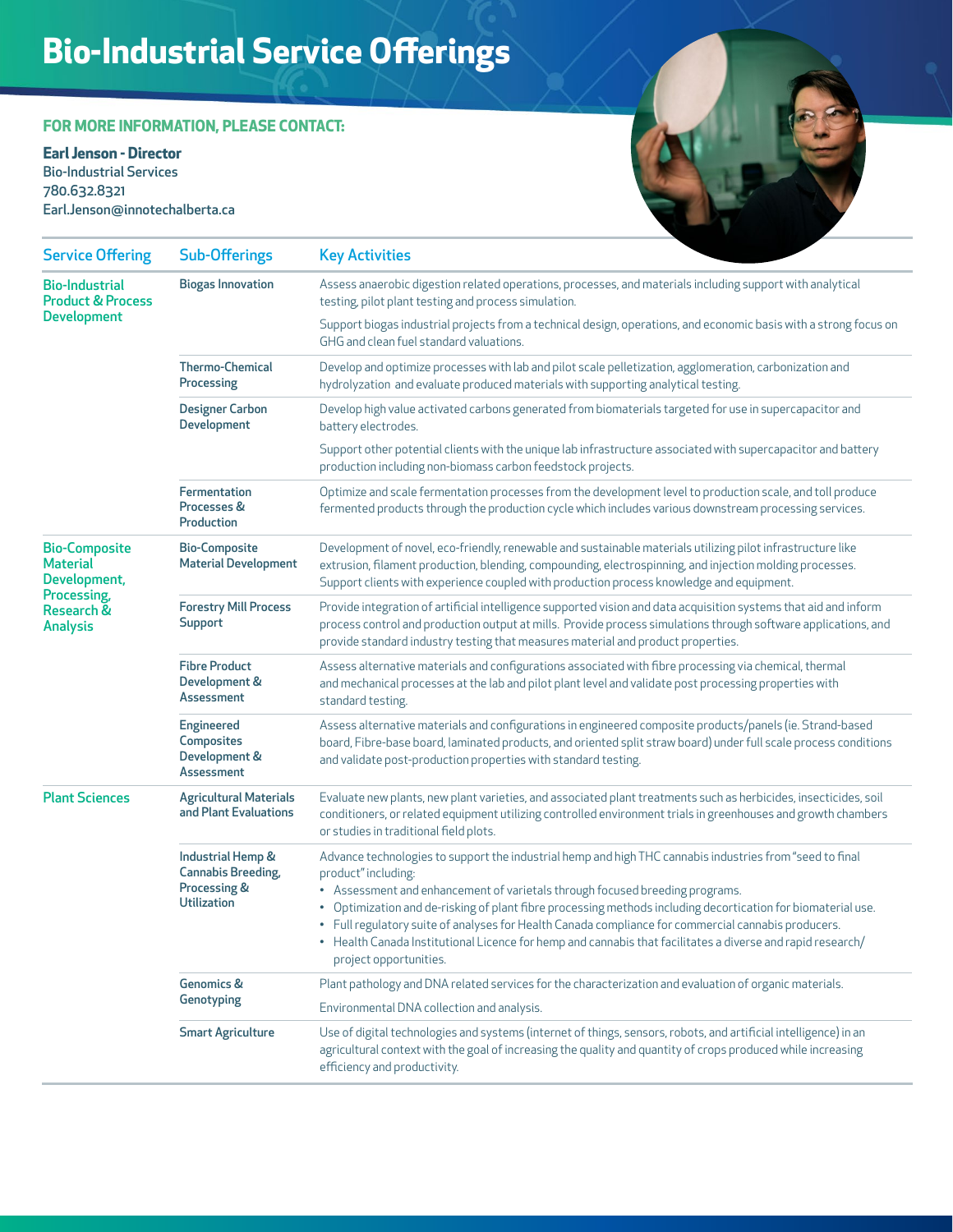## **Energy Service Offerings**

#### **FOR MORE INFORMATION, PLEASE CONTACT:**

**Haibo Huang - Director** Energy Services 780.450.5187 Haibo.Huang@innotechalberta.ca

#### **Ben Fotty - Director**

Advanced Materials & Energy Pilot Operations 780.450.5376 Ben.Fotty@innotechalberta.ca

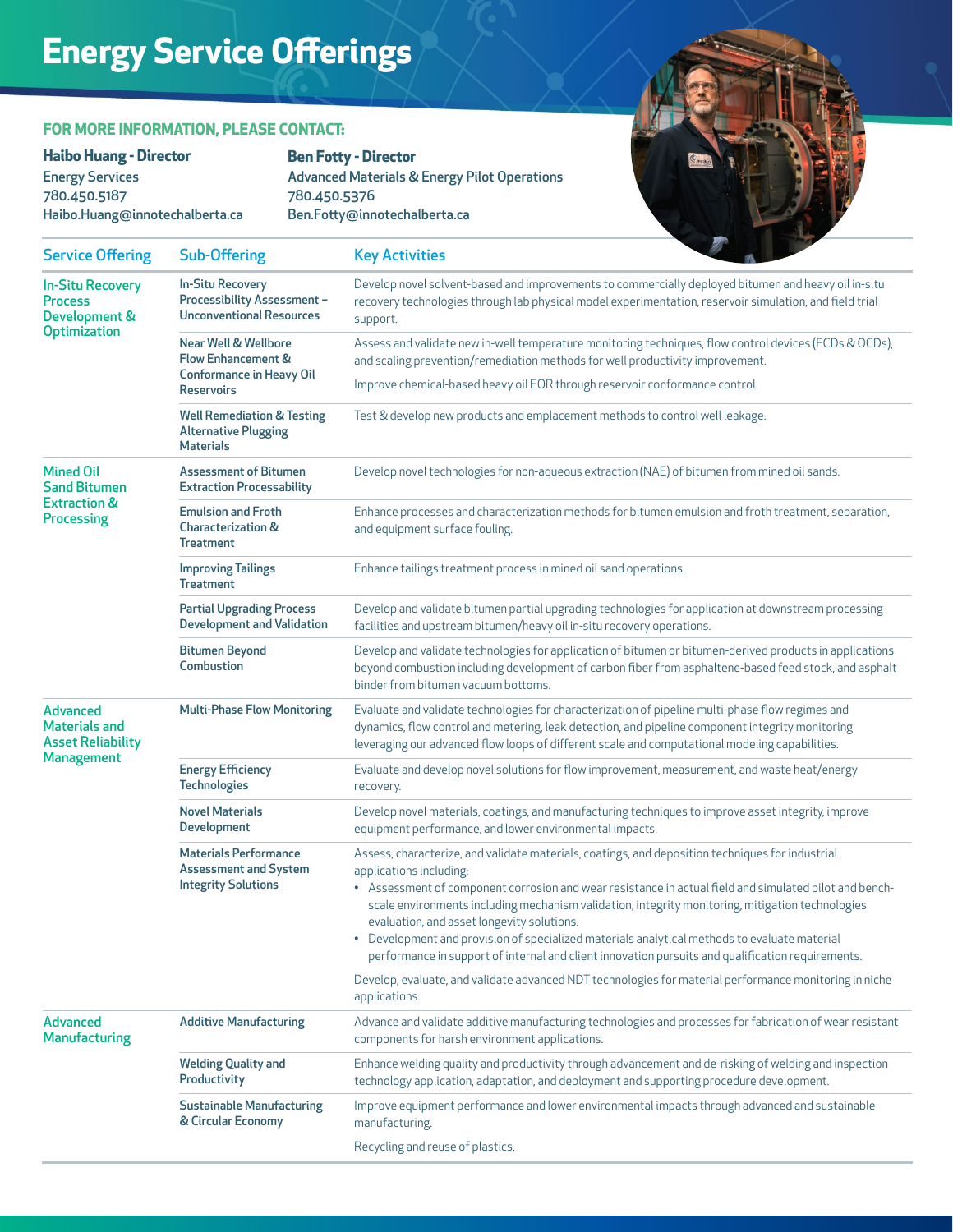## **Environment Service Offerings**

#### **FOR MORE INFORMATION, PLEASE CONTACT:**

#### **Bonnie Drozdowski - Director**

Environmental Services 780.450.5230 Bonnie.Drozdowski@innotechalberta.ca



| <b>Service Offering</b>                                                          | <b>Emphasis</b>                                                                                                                                             | <b>Key Activities</b>                                                                                                                                                                                                                                                     |                                                                                                                        |  |
|----------------------------------------------------------------------------------|-------------------------------------------------------------------------------------------------------------------------------------------------------------|---------------------------------------------------------------------------------------------------------------------------------------------------------------------------------------------------------------------------------------------------------------------------|------------------------------------------------------------------------------------------------------------------------|--|
| Integrated<br><b>Environmental</b><br><b>Monitoring and</b><br><b>Analysis</b>   | <b>Remote and On-site</b><br><b>Biodiversity Monitoring</b>                                                                                                 | Implement monitoring programs at site, local, regional, and provincial scales through collection of terrestrial<br>and aquatic data and deployment of advanced sampling techniques and equipment.                                                                         |                                                                                                                        |  |
|                                                                                  | <b>Monitoring Plans,</b><br><b>Technology Development</b><br>and Testing                                                                                    | Develop and advise on monitoring plans to inform outcomes and decisions with major emphasis on<br>Environmental Effects and Adaptive Monitoring strategies.                                                                                                               |                                                                                                                        |  |
|                                                                                  |                                                                                                                                                             | Develop, advance and de-risk novel monitoring technologies and applications.                                                                                                                                                                                              |                                                                                                                        |  |
| <b>Environmental</b><br><b>Impacts Research</b><br>and Risk<br><b>Evaluation</b> | <b>Contaminant Fate</b><br>and Behavior in the<br><b>Environment</b>                                                                                        | Evaluate contaminant fate and behavior and environmental impacts using progressive scales of simulated<br>environments (bench scale microcosms and columns, greenhouse and growth chambers, above and below<br>ground outdoor mesocosms), plot, and field investigations. |                                                                                                                        |  |
|                                                                                  | <b>Water Resource</b><br>Investigations and<br><b>Impact Assessments</b><br>using Hydrology,<br>Hydrogeology,<br>Geochemistry, and<br><b>Isotopic tools</b> | Utilize hydrological, hydrogeological, geochemistry and stable isotope tools to inform geospatial models and<br>predict impact of resource and infrastructure development on groundwater and surface flows/interactions, and<br>local wetland health.                     |                                                                                                                        |  |
|                                                                                  | <b>De-risking Technologies</b><br>and Processes                                                                                                             | Develop research and testing plans to de-risk environmental sensors, contaminant management, and the<br>impact of industrial wastes in the environment.                                                                                                                   |                                                                                                                        |  |
| <b>Asset Retirement</b><br>and Environmental                                     | <b>Asset Decommissioning</b><br>and Re-use                                                                                                                  | partners.                                                                                                                                                                                                                                                                 | Develop technology solutions to support energy asset reuse in collaboration with relevant internal and external        |  |
| <b>Management</b>                                                                |                                                                                                                                                             | Validate the market opportunity for technology solutions with clients and stakeholders.                                                                                                                                                                                   |                                                                                                                        |  |
|                                                                                  |                                                                                                                                                             | syngas process, and geothermal process evaluation.                                                                                                                                                                                                                        | Assess the use of end-of-life oil and gas wells for CO <sub>2</sub> sequestration/storage, hydrogen production through |  |
|                                                                                  | <b>Restoration and</b><br>Sustainability                                                                                                                    | native plants, climate change adaptation/mitigation and ecosystem management.                                                                                                                                                                                             | Support sustainability in renewable energy production through integration of expertise and facilities related to       |  |
|                                                                                  | Site Assessment,<br><b>Reclamation &amp;</b><br>Remediation                                                                                                 |                                                                                                                                                                                                                                                                           | De-risk, optimize and validate novel reclamation and/or remediation processes, technologies, and solutions.            |  |
|                                                                                  |                                                                                                                                                             | Address regulatory challenges preventing timely, cost-effective remediation and reclamation.                                                                                                                                                                              |                                                                                                                        |  |
|                                                                                  |                                                                                                                                                             | and reporting.                                                                                                                                                                                                                                                            | Identify and enable technology-based solutions for optimizing efficiencies in environmental data management            |  |
| <b>Carbon Capture,</b><br><b>Utilization and</b><br><b>Decarbonization</b>       | <b>Technology</b><br><b>Demonstration</b><br>and Scale Up                                                                                                   | Demonstrate and validate CO <sub>2</sub> capture, CO <sub>2</sub> conversion/utilization and methane decarbonatization technologies<br>in real-life conditions within a semi-commercial scale environment to support future commercialization.                            |                                                                                                                        |  |
|                                                                                  | Capture, Utilization and<br><b>Decarbonization R&amp;D</b>                                                                                                  | Develop and/or de-risk solutions and technologies to address client challenges related to CO <sub>2</sub> capture, CO <sub>2</sub><br>conversion/utilization and methane decarbonatization.                                                                               |                                                                                                                        |  |
| Hydrogen<br><b>Technologies</b>                                                  | <b>Hydrogen End Use</b>                                                                                                                                     | End-use characterization and validation of industrial and commercial scale systems.                                                                                                                                                                                       |                                                                                                                        |  |
|                                                                                  |                                                                                                                                                             |                                                                                                                                                                                                                                                                           | Leak detection technologies, measurement / metering instrumentation, and safety processes development.                 |  |
|                                                                                  |                                                                                                                                                             | Validation of methane decarbonization for end-use applications.                                                                                                                                                                                                           |                                                                                                                        |  |
|                                                                                  |                                                                                                                                                             | Hydrogen and other $CO2$ end-user chemical processes.                                                                                                                                                                                                                     |                                                                                                                        |  |
|                                                                                  | Hydrogen Infrastructure                                                                                                                                     | New and legacy pipeline and storage tank materials integrity testing, certification to standards, and<br>maintenance/safety practices.                                                                                                                                    |                                                                                                                        |  |
|                                                                                  |                                                                                                                                                             | System-level hydraulic gas migration modelling and related software.                                                                                                                                                                                                      |                                                                                                                        |  |
|                                                                                  |                                                                                                                                                             | Risk assessment of underground storage projects.                                                                                                                                                                                                                          |                                                                                                                        |  |
|                                                                                  |                                                                                                                                                             | Hydrogen / natural gas blends risks and validation assessment in pipelines and storage tanks.                                                                                                                                                                             |                                                                                                                        |  |
|                                                                                  |                                                                                                                                                             |                                                                                                                                                                                                                                                                           | Leak detection technologies and measurement / metering instrumentation development & validation.                       |  |
|                                                                                  | <b>Hydrogen Production &amp;</b><br>Conversion                                                                                                              | New methane decarbonization validation.                                                                                                                                                                                                                                   |                                                                                                                        |  |
|                                                                                  |                                                                                                                                                             | Oil and gas well hydrogen direct reservoir extraction.                                                                                                                                                                                                                    |                                                                                                                        |  |
|                                                                                  |                                                                                                                                                             | Hydrogen conversion for transportation.                                                                                                                                                                                                                                   |                                                                                                                        |  |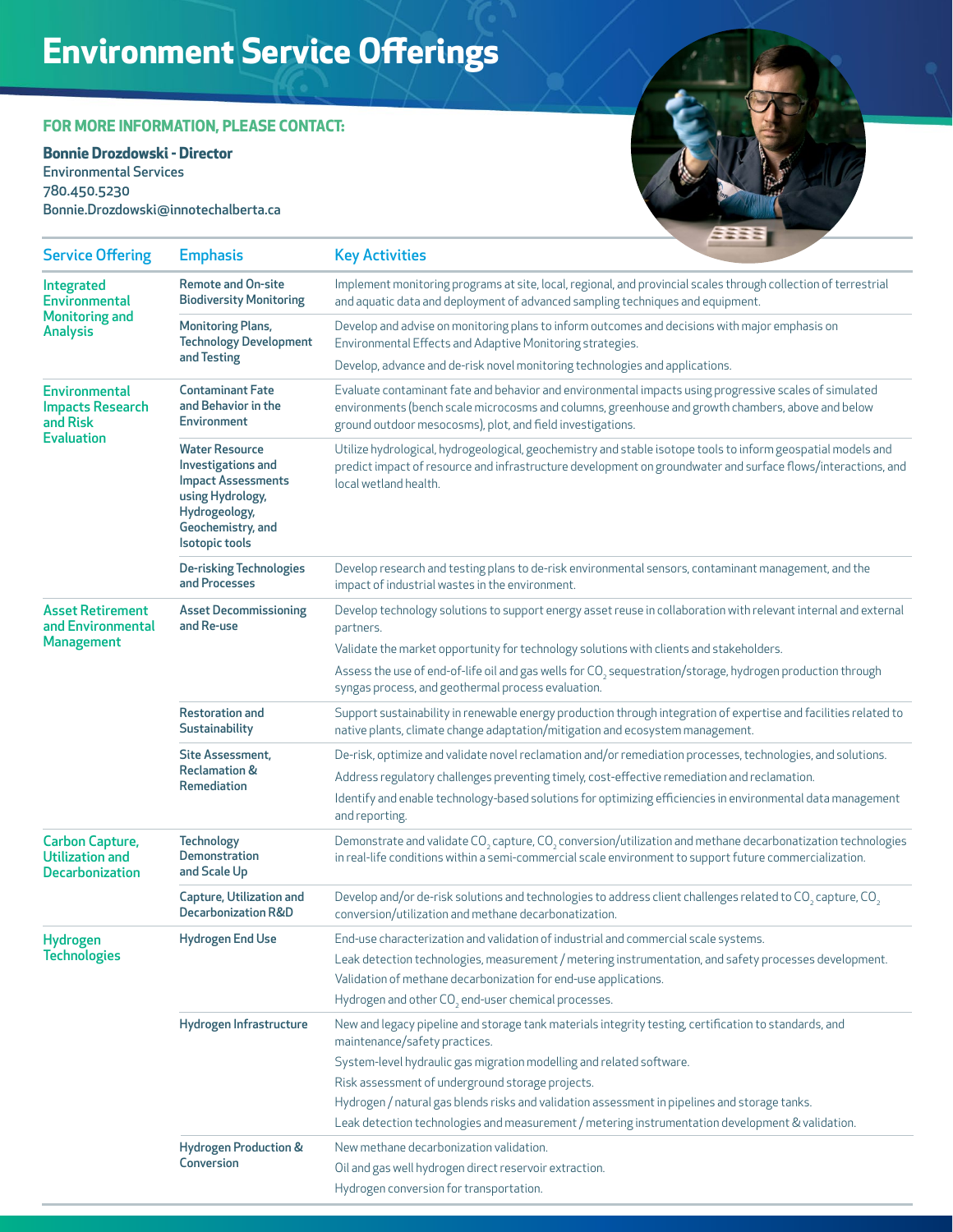## **Monitoring, Analytics & Informatics Service Offerings**

#### **FOR MORE INFORMATION, PLEASE CONTACT:**

#### **Julius Pretorius - Director**

Monitoring, Analytics & Informatics Services Julius.Pretorius@innotechalberta.ca 780.450.5263



| <b>Service Offering</b>                          | <b>Emphasis</b>                                        | <b>Key Activities</b>                                                                                                                                                                                                                                            |
|--------------------------------------------------|--------------------------------------------------------|------------------------------------------------------------------------------------------------------------------------------------------------------------------------------------------------------------------------------------------------------------------|
| <b>Chemical Testing &amp;</b><br><b>Analysis</b> | <b>Environment and</b><br>Agriculture                  | Determination of the physico-chemico properties of samples originating from environmental and agricultural<br>matrices.                                                                                                                                          |
|                                                  |                                                        | Customize and develop novel analysis methodologies to suit client's specific needs including non-routine<br>compounds and/or novel matrices.                                                                                                                     |
|                                                  | Industrial                                             | Determination of the physico-chemico properties of feedstock, finished-and used product.                                                                                                                                                                         |
|                                                  |                                                        | Customize and develop novel analysis methodologies to suit client's specific needs including non-routine<br>compounds and/or novel matrices.                                                                                                                     |
|                                                  | <b>Proficiency Testing</b><br>(IQAEP)                  | The International Quality Assurance Exchange Program (IQAEP) is an interlaboratory proficiency testing<br>program consisting of a series of petroleum related tests, frequent exchanges of a wide range of energy<br>products and rapid report turnaround times. |
| <b>Smart Industrial</b><br><b>Solutions</b>      | <b>Applied Data Science</b>                            | Application of data analysis techniques in the context of multiple domains.                                                                                                                                                                                      |
|                                                  | Digital and Industrial<br><b>Optimization Services</b> | Utilize smart analyzers and sensor data together with IIoT and Data Science principles to assist clients in<br>achieving process efficiencies.                                                                                                                   |
|                                                  | <b>Smart Monitoring</b><br><b>Services</b>             | Develop, deploy, and maintain instrumentation systems and solutions for niche measurement and process<br>control applications.                                                                                                                                   |



*Pilot Trials and Lab Testing*